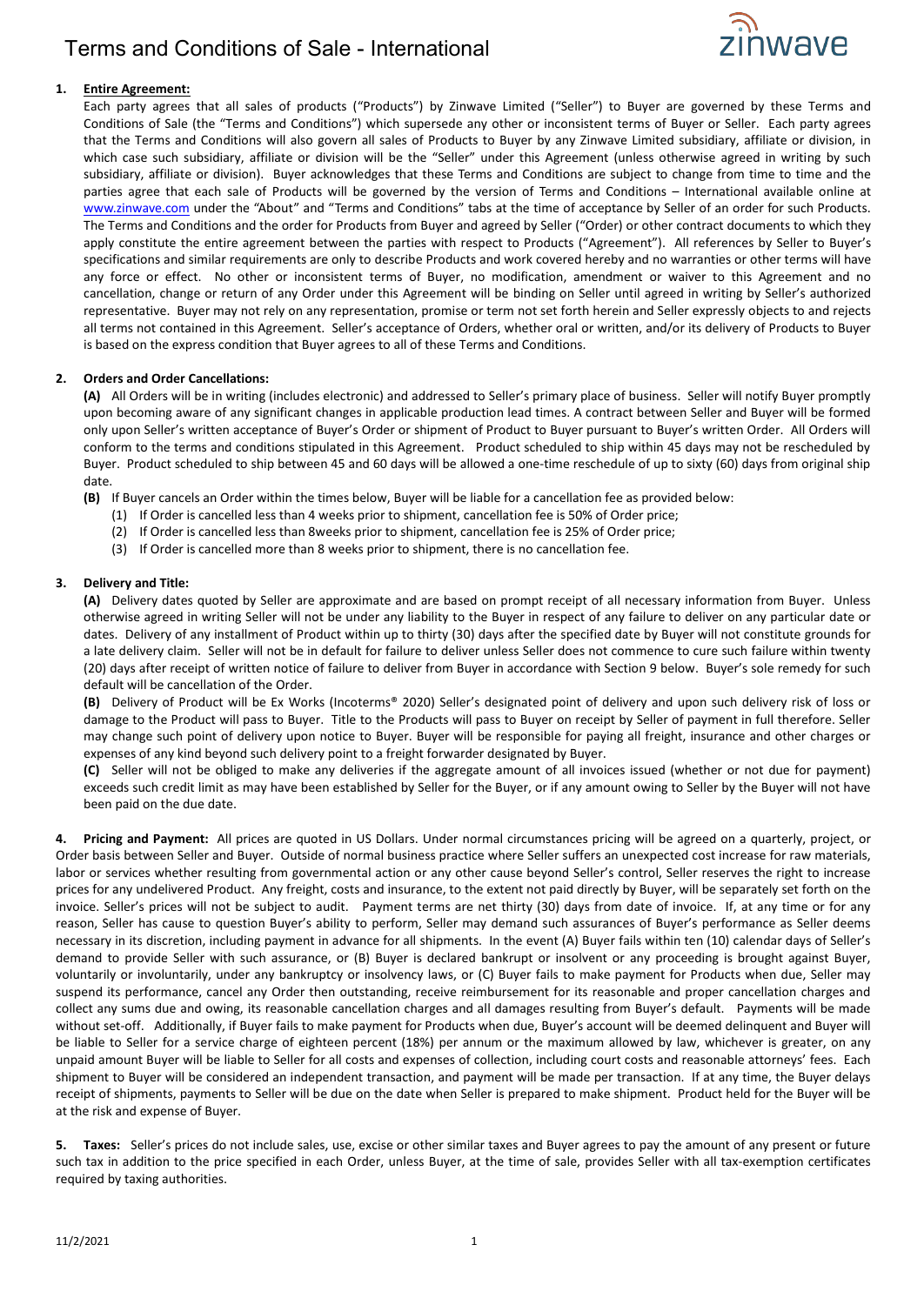

**6. Changes:** Seller reserves the right to make any changes or modifications, including, without limitation, a design modification, to the Product at any time without incurring any obligation to make any such change or modification to any of the Product previously sold. Seller may further discontinue any Product for sale to its customers generally at any time. Should Seller discontinue a Product for sale to its customers generally, Buyer will be granted last buy opportunities provided that the delivery dates requested by Buyer must be within six (6) months of the effective date of Seller's written notice of discontinuance.

**7. Software License**: Where software is provided as a Product or part of a Product (the "Software") Seller will provide this in the form of a programmed semiconductor memory, diskette, CD or for downloading over the Internet. Seller hereby grants to Buyer a non-exclusive, transferable, limited license, to (i) internally use the Software for purposes of supporting the Product only, and (ii) to sell the Software with the Product, in executable object code form only. All rights in the Software not expressly granted in this Section 8 to Buyer are retained by Seller.

**8. Software Protection**: Without limiting the generality of the last sentence of Section 7, (i) with respect to Software provided in executable object code form, Buyer agrees not to reverse assemble, reverse compile or otherwise reverse engineer the Software, in whole or in part, or otherwise attempt to obtain the source code of the Software or permit any third party to do so, except only if and to the extent such actions are expressly permitted by applicable law, and (ii) Buyer agrees not to modify or prepare derivative works of any Software, and (iii) Buyer agrees not to distribute the Software, except only in executable object code form as part of the Product, or lease, rent, timeshare, transmit or otherwise permit any third party to use or otherwise access any Software (other than as inherent in the normal use of a Product).

**9. Acceptance:** Use of the Product by Buyer, its agents, employees or licensees, or the failure by Buyer to either return the Product or to notify Seller of their intention to return the Product, within five (5) days following delivery of such Product will constitute acceptance of the shipment by the Buyer.

### **10. Seller's Limited Warranty:**

**(A)** Seller warrants that each Product, when shipped, and for a period of twelve (12) months thereafter will be in substantial compliance with Seller's applicable written technical documentation for the Product. Seller will have the right to make substitutions and modifications from time to time in the specifications of Product sold by Seller provided that such substitutions or modifications will not materially affect overall Product performance. In the case that such modifications cause change to the form, fit and/or function of the Product, Seller will provide written notification to Buyer of their intentions and work with Buyer to transition the new device to production in a mutually acceptable manner.

**(B)** EXCEPT FOR SELLER'S LIMITED WARRANTY SET FORTH IN SECTION 10(A) ABOVE, SELLER PROVIDES THE SOFTWARE "AS IS" AND WITHOUT WARRANTY OF ANY KIND. THE WARRANTY CONTAINED IN SECTION 10 REGARDING THE PRODUCT IS THE ONLY WARRANTY GIVEN BY SELLER. SELLER EXPRESSLY DISCLAIMS ALL OTHER WARRANTIES, WHETHER EXPRESS, IMPLIED OR STATUTORY, INCLUDING, WITHOUT LIMITATION, THE IMPLIED WARRANTIES OF MERCHANTABILITY AND OF FITNESS FOR A PARTICULAR PURPOSE, ANY WARRANTY OF NON-INFRINGEMENT, AND ANY WARRANTY THAT MAY ARISE BY REASON OF USAGE OF TRADE, CUSTOM OR COURSE OF DEALING, AND BUYER HEREBY EXPRESSLY WAIVES ANY AND ALL SUCH WARRANTIES.

**(C)** With respect to any claims asserting breach of the limited warranty set forth in Section 10(A) above, Seller's liability is limited, at Seller's option, to replacing, repairing or issuing credit to Buyer (without interest), provided that prior to any replacement, repair or credit the following conditions are satisfied: (i) Seller is promptly notified in writing by Buyer upon discovery of any such breach; (ii) the defective Product(s) are returned to Seller, transportation charges prepaid by Buyer; (iii) the defective Product(s) are received by Seller for adjustment no later than four (4) weeks following the last day of the warranty period along with proof of purchase; and (iv) Seller's examination of such Product will disclose to Seller's own satisfaction that such failures did not arise as a result of misuse, abuse, improper installation or application, repair, alteration, or accident, or negligence in use, storage, transportation or handling by a person or entity other than Seller. The remedies provided in this Section 10(C) are Buyer's sole and exclusive remedies for breach of warranty by Seller.

**11. LIMITATION OF LIABILITY:** IN NO EVENT, WHETHER AS A RESULT OF BREACH OF CONTRACT, WARRANTY, TORT (INCLUDING NEGLIGENCE) OR STRICT LIABILITY, WILL SELLER BE LIABLE FOR ANY PUNITIVE, SPECIAL, INCIDENTAL OR CONSEQUENTIAL DAMAGES, INCLUDING WITHOUT LIMITATION LOSS OF PROFIT, LOSS OF USE OF PRODUCTS OR OTHER PROPERTY OR EQUIPMENT, DAMAGE TO OTHER PROPERTY, COST OF CAPITAL, COST OF SUBSTITUTE PRODUCTS, DOWNTIME OR CLAIMS OF BUYER'S CUSTOMERS FOR ANY OF THE AFORESAID DAMAGES. SELLER WILL NOT BE LIABLE AND BUYER AGREES TO INDEMNIFY SELLER FOR ALL PERSONAL INJURY, PROPERTY DAMAGE OR OTHER LIABILITY RESULTING IN WHOLE OR IN PART FROM BUYER'S NEGLIGENCE. BUYER'S RECOVERY FROM SELLER FOR ANY CLAIM SHALL NOT EXCEED BUYER'S PURCHASE PRICE FROM SELLER FOR THE PRODUCT, IRRESPECTIVE OF THE NATURE OF THE CLAIM, WHETHER IN CONTRACT, TORT, WARRANTY OR OTHERWISE. NOTHING IN THIS AGREEMENT SHALL IN ANY WAY LIMIT THE LIABILITY OF EITHER PARTY FOR DEATH OR PERSONAL INJURY RESULTING FROM ITS NEGLIGENCE OR FOR FRAUD.

#### **12. Default:**

**(A)** If Buyer becomes insolvent, bankrupt, makes an assignment for the benefit of its creditors or is otherwise unable to meet its obligations as they come due, such an event will be deemed a material default, entitling Seller to cease performance hereunder and to avail itself of all legal and equitable remedies it may have against Buyer.

**(B)** In the event of any default by Buyer including any breach of any of its obligations hereunder, Seller may decline to make further shipments without in any way affecting its rights under the Terms and Conditions set forth and may cease performance hereunder and avail itself of all legal and equitable remedies it may have against Buyer. If despite default by Buyer, Seller elects to continue to make shipments, Seller's action will not constitute a waiver of any default by Buyer or in any way affect Seller's legal remedies for any such default.

**13. Controlling Law; Consent to Venue; Dispute Resolution:** This Agreement and all rights and obligations hereunder will be governed by and construed in accordance with the laws of England and Wales. The United Nations Convention on Contracts for the International Sale of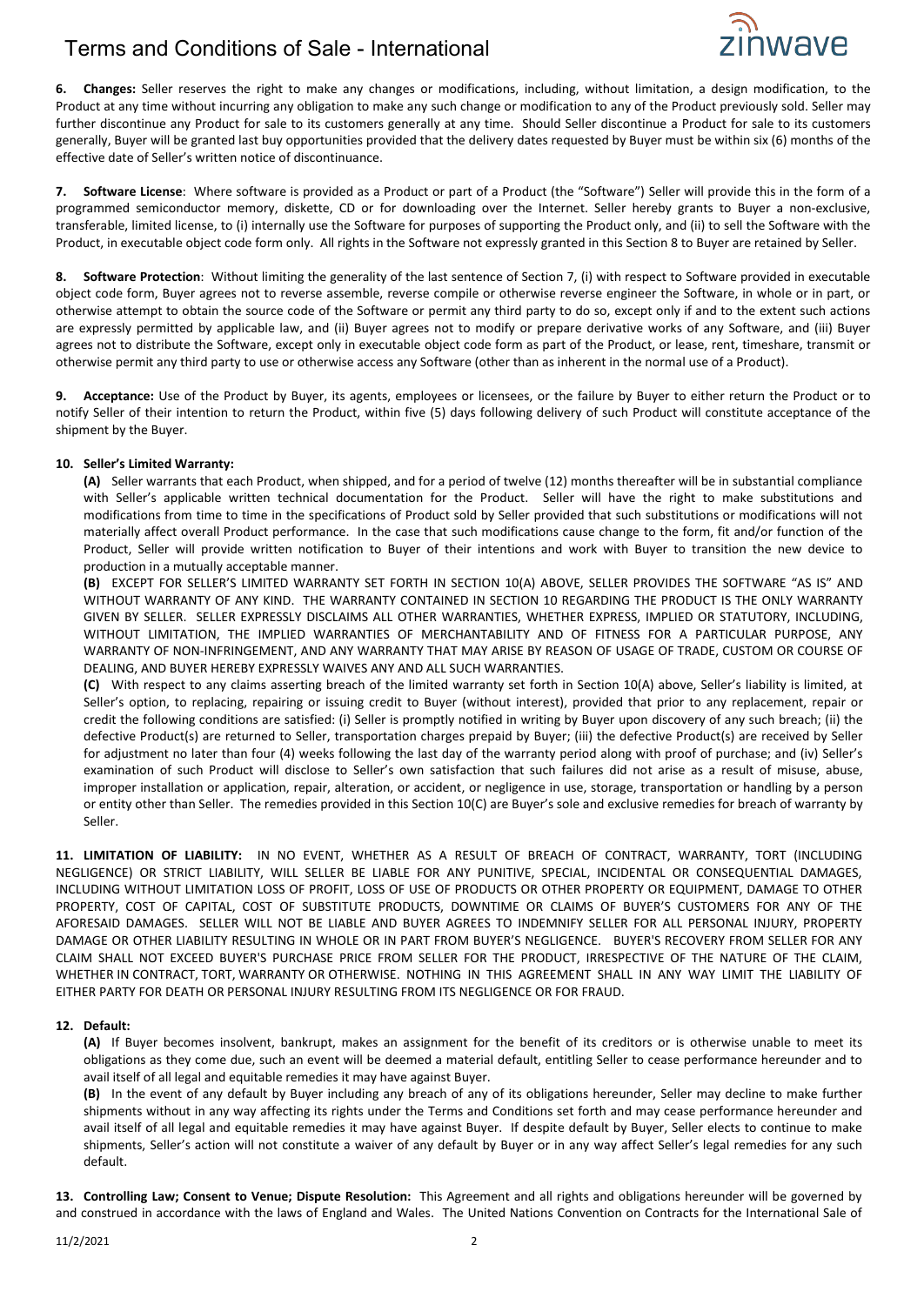# Terms and Conditions of Sale - International



Goods will not apply to this Agreement. All disputes, claims, and controversies ("Disputes") between the parties arising out of or relating to this Agreement, including but not limited to Disputes based on or arising from an alleged tort, will be resolved by binding arbitration in accordance with the Rules of Arbitration of the International Chamber of Commerce (the "Rules"). Disputes will be arbitrated in London, England. The parties will select arbitrators in accordance with the Rules. The parties may mutually agree on the rules governing such arbitration, provided that such rules, and any additional or different rules, are consistent with the Rules. Defenses based on statutes of limitation and similar doctrines will be applicable in any such proceeding, and commencement of an arbitration proceeding under this Agreement will be deemed commencement of an action for such purposes. No Dispute will be arbitrated as a class action, representative, or general public action, collective action, private attorney-general action, or otherwise be joined with claims of any other person ("Collective Proceedings"). If this limitation on Collective Proceedings is held by an arbitrator or court of competent jurisdiction to be unenforceable or interpreted to not prevent a Collective Proceeding, then such Dispute will proceed in a court of law as provided below in this Section. Notwithstanding the foregoing, Buyer reserves the right to resolve or bring any Dispute in a court of competent jurisdiction in the courts of England and Wales in London, England, and the parties agree that, except when the Dispute is arbitrated, the exclusive venue for all Disputes between the parties will be such courts, to which jurisdiction each party irrevocably submits. Each party waives any objection or defense that it is not personally subject to the jurisdiction of such courts; that venue of the action is improper; and that the action, suit, or proceeding is brought in an inconvenient forum. In addition to any other mode of service of process authorized by law, each party consents to service of process by registered or certified mail. EACH PARTY EXPRESSLY WAIVES ALL RIGHTS IT MAY HAVE TO A TRIAL BY JURY.

**14. Compliance with Laws:** Each party represents and warrants, in connection with transactions contemplated by this Agreement, and any other agreement contemplated by or entered into under this Agreement, that it will comply with all applicable laws, codes, regulations, orders, and ordinances, including but not limited to all applicable: (A) laws and regulations regarding export controls, economic sanctions, trade embargoes, anti-boycott restrictions, and all anti-corruption laws, including but not limited to the U.S. Foreign Corrupt Practices Act (as amended) and the United Kingdom Bribery Act (collectively, "Applicable International Trade and Anti-Corruption Laws"); and (B) equal employment opportunity requirements and laws prohibiting discrimination against any person because of veteran status, disability, race, creed, color, national origin, religion, age or sex in any term or condition of employment, all of which are incorporated by reference into this Agreement; and (C) laws and regulations addressing human trafficking and slavery. Each party acknowledges and confirms that it and its officers, directors, employees, agents, contractors, designees, and/or any other party acting on its behalf (collectively "Related Parties") are familiar with the provisions of Applicable International Trade and Anti-Corruption Laws. Each party agrees to indemnify, defend, and hold harmless the other party and its employees from and against all claims, demands, costs, penalties, and fines arising in connection with any alleged breach by the indemnifying party or any of its Related Parties of this Section. Seller may terminate this Agreement entirely, without liability to Buyer, if Seller believes in good faith that Buyer or any of its Related Parties has violated or intends to violate this Section.

**15. Force Majeure:** Seller will not be liable for any expense, loss or damage resulting from delay in delivery or prevention of performance caused by any event beyond Seller's reasonable control ("Force Majeure"), including without limitation: fire; flood; storm; act of God; strike, labor dispute or labor shortage; lack of or inability to obtain materials, fuels, supplies or equipment; civil unrest or riot; accident; transportation delay or shortage; act or failure to act of Buyer or any government; assertion by a third party of an infringement claim; or any other cause whatsoever, provided that such cause is beyond Seller's reasonable control. Seller will have such additional time for performance as may be reasonably necessary under the circumstances and may adjust the price to reflect increases occasioned by Force Majeure.

**16. Advice/Training:** Buyer acknowledges that no installation, training or education is contracted for or purchased hereunder unless specifically agreed to in writing. If Seller offers or gives technical advice or performs any training in connection with the use of any Product, such advice or training will be provided only as an accommodation to Buyer, and Seller will have no responsibilities or liabilities whatsoever for the content or use of such advice or for any damages that may result from the use, support, maintenance, servicing or alteration of the Product by a Seller representative.

#### **17. Intellectual Property; Confidentiality:**

**(A)** Ownership: The parties agree that the Product, including all intellectual property rights therein and thereto, are owned exclusively by Seller (and its licensor(s), if any), and that Buyer will have no rights therein or thereto by virtue of these Terms and Conditions or otherwise, except only for the license to the Software granted in Section 7.

**(B)** Confidentiality: Buyer agrees to treat all engineering and technical information of or relating to the Product including the Software provided by Seller (together the "Confidential Information") as strictly confidential, and will use the same care to prevent disclosure of such information as Buyer uses with respect to its own valuable confidential and proprietary information of like kind, but not less than reasonable care. Buyer may disclose any Confidential Information to (i) only those authorized employees of Buyer whose duties justify their need to know such information and who have been clearly informed of their obligation to maintain the confidential and proprietary status of such Confidential Information, and (ii) only those authorized contractors of Buyers who have a need to know such information in performing their duties for Buyer and who have signed a confidentiality agreement with Buyer at least as protective of such Confidential Information as the provisions of this Agreement. Confidential Information may only be used for the purposes expressly permitted under these Terms and Conditions.

#### **18. Miscellaneous:**

**(A)** No waiver of any provision, right or remedy contained in this Agreement, including the terms of this Section 17(A), is binding on or effective against a party unless expressly stated in writing and signed by such party's authorized representative. Each party expressly agrees that no right or remedy provided for in this Agreement can be waived through course of dealing, course of performance or trade usage and that reliance on any waiver without the other party's written consent is unreasonable. Waiver by a party of any breach will be limited to the specific breach so waived and will not be construed as a waiver of any subsequent breach. A party's approval or consent to any action proposed by the other will not be considered an agreement to the propriety, fitness or usefulness of the proposed action, and will not affect the proposing party's obligation to strictly comply with this Agreement and all related Orders.